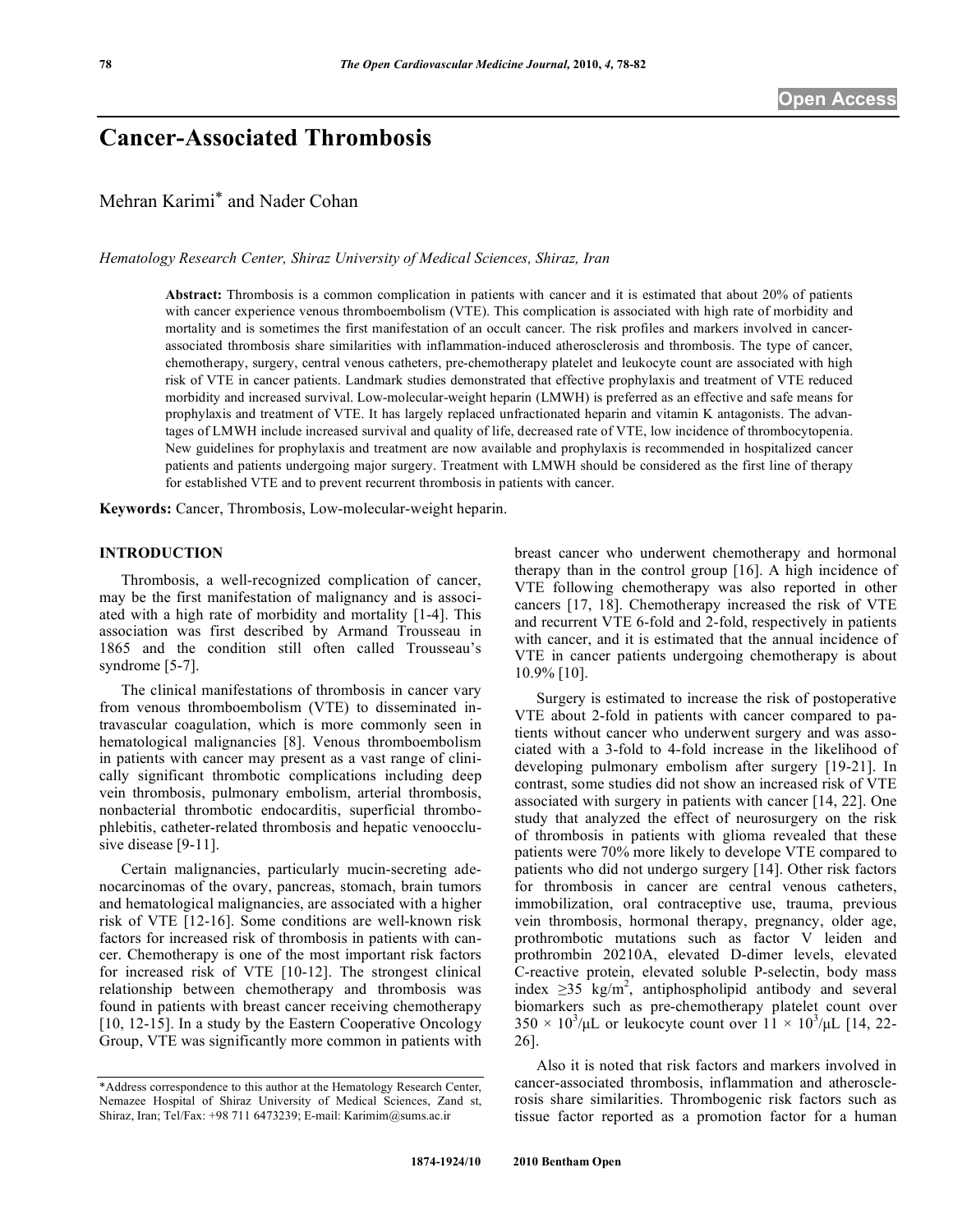coronary atherosclerosis plague. In addition, platelets can release pro-inflammatory substances relevant to atherothrombosis. Beside the cardiovascular risk factors including; family history of coronary heart disease, smoking, high cholesterol level, hypertension, age and diabetic mellitus several markers including fibrinogen level, markers of fibrinolytic systems and inflammation markers such as Creactive protein is evaluated as risk factors of cardiovascular disease [27, 28].

The aim of this review was to overview evidence on pathophysiology, prophylaxis and treatment of cancerassociated thrombosis.

### **PATHOPHYSIOLOGY OF CANCER-ASSOCIATED THROMBOSIS**

The pathophysiology of thrombosis formation and blood coagulation in cancer is complex and reflects different mechanisms that are generally related to the host response to cancer. These mechanisms include activation of the coagulation and fibrinolytic systems, acute phase reaction, inflammation, necrosis and cytokine production [5, 8, 29, 30]. Malignant cells can directly activate blood coagulation by producing tissue factor, cancer procoagulant activity, inflammatory reactions and cytokines [9, 12, 29, 31].

Tissue factor, an important coagulation factor that has been reported in many types of cancers [32], is constitutively expressed on solid malignant cells and acute myelogenous leukemia cells. It has been reported to promote thrombotic state [30, 31, 33].

Cancer procoagulant is a 68-kDa cysteine endopeptidase that can directly activate coagulation factor X. It is released by many tumor cells and its activity promotes thrombosis. It is also has been shown that cancer procoagulant can cause platelet activation [8, 10, 34, 35].

Malignant cells release various types of cytokines including interleukin (IL)-1β, tumor necrosis factor-α and vascular endothelial growth factor (VEGF), which have important effects on coagulation. These cytokines can induce tissue factor production by vascular endothelial cells, downregulate thrombomodulin expression, produce plasminogen activator inhibitor-1 and increase endothelial cell adhesion molecule expression. This last effect increases the capacity of the vessel wall to attach leukocytes and platelets, promoting localized clotting factor activation and thrombosis formation [8- 10, 29, 36]. Angiogenesis is an important process in pathophysiology of cancer. VEGF and angiopoietins with their receptors, Flt-1 for VEGF and Tie-2 for angiopoietin, that are the most potent proangiogenic factors are involved in the pathogenesis of cancer. Abnormal levels of VEGF, angiopoietins, IL-6 (an inflammatory cytokine) and soluble P selectin and their receptors are established in breast and other cancers that treatment is effective in reduce levels of these markers [37-39].

Interactions between malignant and endothelial host cells, platelets and leukocytes are another mechanism by which tumor cells promote thrombosis. The attachment of malignant cells can promote thrombosis by activating localized clotting factor, favoring platelet aggregation and activating leukocytes which then release their cytokines [8, 10, 29, 40].

It has also been shown that inflammation induced by cancer can increase acute-phase proteins including fibrinogen, coagulation factor VIII and von Willebrand factor, which can promote thrombosis [9, 41]. Fig. (**1**) illustrates



Fig. (1). Factors involved in cancer-associated thrombosis.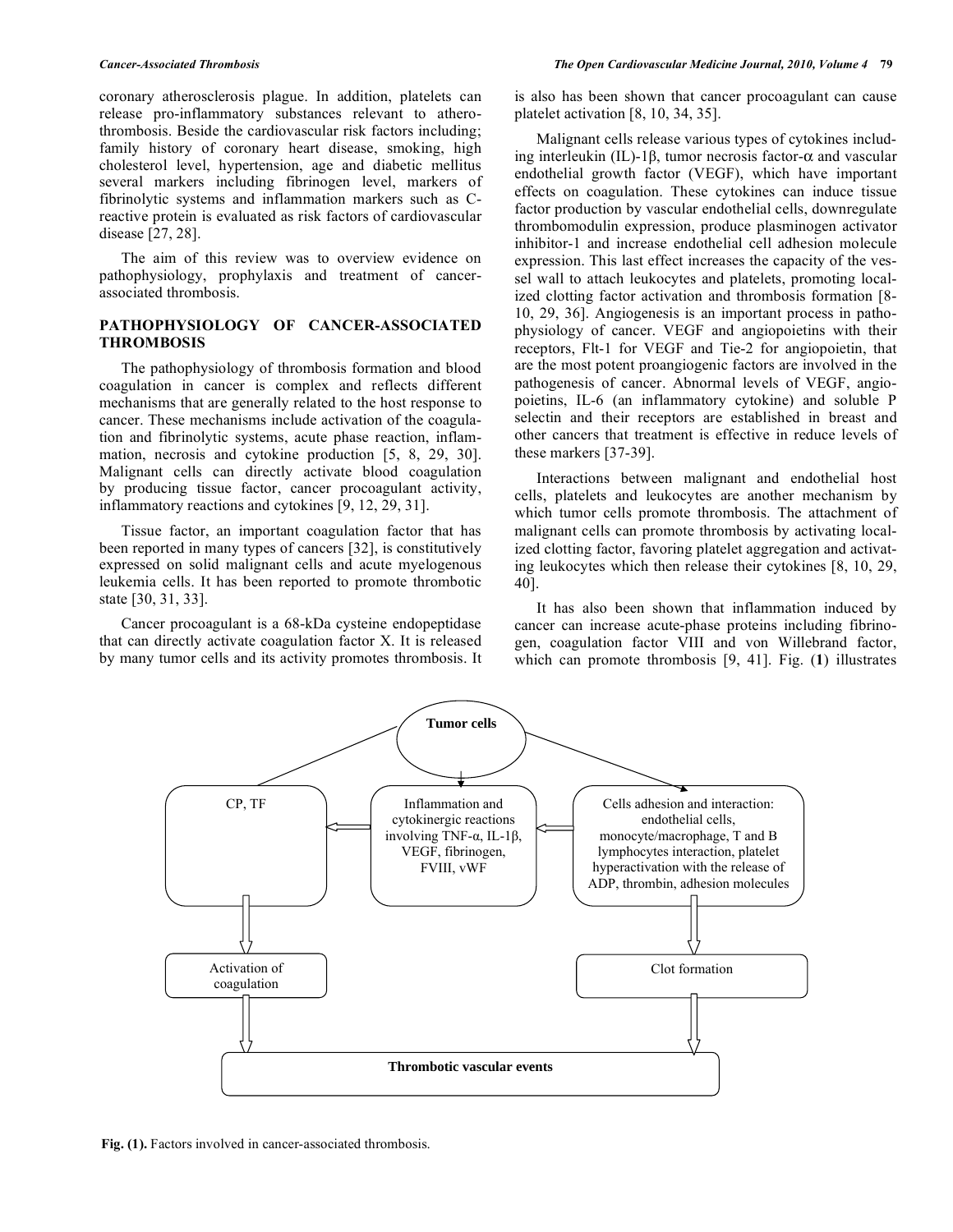the mechanism of thrombosis formation induced by cancer cells.

#### **EPIDEMIOLOGY OF CANCER-ASSOCIATED THROMBOSIS**

It is estimated that about 4-20% of patients with cancer experience venous thrombosis [7, 10, 25, 30, 42, 43] with the annual incidence of 0.5% in cancer patients compared to 0.1% in the general population [25]. In patients with cancer, the risk of VTE is estimated to be 4-fold to 7-fold higher than in patients without cancer [44]. Venous thromboembolism and thrombotic complications are the second most frequent cause of mortality in patients with cancer [10].

Several studies have showed that the incidence of VTE is associated with the duration of the underlying illness. The highest rate of VTE is seen in the initial period after diagnosis [14, 29, 45] and mortality from VTE is highest 1 year after diagnosis [14]. Alcalay *et al*. showed that the incidence of VTE in patients with colorectal cancer is about 5.0% during the first 6 months after diagnosis, 1.4% during the subsequent 7-12 months and 0.6% 13-24 months after diagnosis [46]. The appearance of venous thrombosis has been clearly associated with metastatic cancer and the stage of cancer [14, 29, 42, 44]. About 10% of patients with idiopathic thrombotic complications are diagnosed with malignancy within a few years after thrombotic events and approximately 40% of them have metastatic cancer at diagnosis [47, 48]. As a result VTE is sometimes the first manifestation of occult cancer [10, 29, 42, 47]. In a study by Monreal *et al*. the rate of occult cancer in patients with idiopathic VTE was 2.2%-12% [48]. More advanced stages of cancer on initial diagnosis are also related with a higher incidence of VTE [14, 45, 46].

The presence of medical comorbodity has an adverse effect on prognosis and survival in patients with cancer who also have thrombosis [47]. Khorana *et al*. proposed a simple risk scoring system based on clinical and laboratory variables to predict chemotherapy-associated VTE in patients with cancer [25, 49]. They identified five variables based on the site of cancer, pre-chemotherapy platelet and leukocyte count, hemoglobin level and body mass index. This model predicts a risk of chemotherapy-associated VTE in of about 7% in patients with cancer [25].

#### **PREVENTION AND TREATMENT OF VENOUS THROMBOEMBOLISM IN CANCER**

Effective prophylaxis and treatment of VTE can reduce morbidity and mortality due to thrombosis. Low-molecularweight-heparin (LMWH) is the first choice for prophylaxis and treatment of acute VTE, having largely replaced unfractionated heparin and oral vitamin K antagonists such as warfarin [50, 51].

Warfarin is a long-term anticoagulant for the prevention and treatment of VTE that is given after initial therapy with unfractionated heparin or LMWH to maintain an international normalized ratio of 2-3 [42, 52]. But warfarin treatment in patients with cancer has several problems that have limited its use. Long-term treatment with warfarin increases the risk of bleeding and recurrent VTE in patients with cancer [47, 53, 54]. Difficulties in dose adjustment also limit its use because the anticoagulant effect may reach to its peak after 3-4 days and its clearance from plasma is slow. Also warfarin may interact with chemotherapeutic agents and foods—interactions that also make this drug difficult to manage [12].

The CLOT trial (Comparison of Low-Molecular-Weight Heparin Versus Oral Anticoagulant Therapy for the Prevention of Recurrent Venous Thromboembolism in Patients with Cancer) compared the efficacy of LMWH plus dalteparin and oral warfarin in preventing recurrent VTE in patients with cancer. Recurrent VTE was found in 27 of 336 patients in the LMWH group compared to 53 of 336 patients in the warfarin group (hazard ratio  $0.48$ ,  $P=0.002$ ) [55]. Low-molecular-weight heparin and dalteparin reduced the risk of recurrent VTE by 52% compared to warfarin therapy [56].

Unfractionated heparin is also widely used for the treatment and prophylaxis of thrombophylactic events and its efficacy is similar to that of LMWH [56]. A metaanalysis revealed that unfractionated heparin decreased the incidence of deep vein thrombosis and pulmonary embolism by 56% and 58% respectively compared to the control group [57]. The most important limitation of unfractionated heparin is the appearance of heparin-induced thrombocytopenia, which is significantly less frequent with LMWH [9, 29]. Treatment with LMWH led to a significant proportion of improvements in thrombosis and higher survival compared to unfractionated heparin [9]. These benefits make subcutaneous (sc) LMWH the first-line choice for the treatment and prophylaxis of thrombosis in patients with cancer.

Randomized trials to test different types of prophylaxis for VTE in patients with cancer showed significantly lower rates of VTE with LMWH compared to unfractionated heparin or a placebo [58-60]. New treatment guidelines from the National Comprehensive Cancer Network (NCCN) and American Society of Clinical Oncology (ASCO) accept prophylaxis for VTE in hospitalized cancer patients in the absence of major bleeding or other contraindications to anticoagulants [50, 61]. Contraindications to anticoagulation according to ASCO guidelines include uncontrollable bleeding, active cerebrovascular hemorrhage, dissecting or cerebral aneurysm, bacterial endocarditis, active peptic or other gastrointestinal ulceration, severe uncontrolled or malignant hypertension, severe head trauma, pregnancy (warfarin), heparin-induced thrombocytopenia and epidural catheter placement.

It is recommended that patients undergoing major surgery for cancer should be considered candidates for thrombophylaxis, although routine prophylaxis is not recommended in ambulatory cancer patients without VTE except in patients with myeloma receiving thalidomide or lenalidomide treatment [50]. Low-molecular-weight heparin, dalteparin 5000 units s.c daily, enoxaparin 40 mg s.c daily or fondaparinux 2.5 mg s.c daily is recommended for prophylaxis of VTE in patients with cancer [50, 61, 62]. A randomized clinical trial of combination chemotherapy with LMWH with dalteparin 5000 units once daily for 18 weeks compared to chemotherapy alone in patients with small-cell lung cancer revealed that combination therapy with dalteparin increased disease-free survival (10 months) compared chemotherapy alone (6 months,  $P=0.01$ ) [63].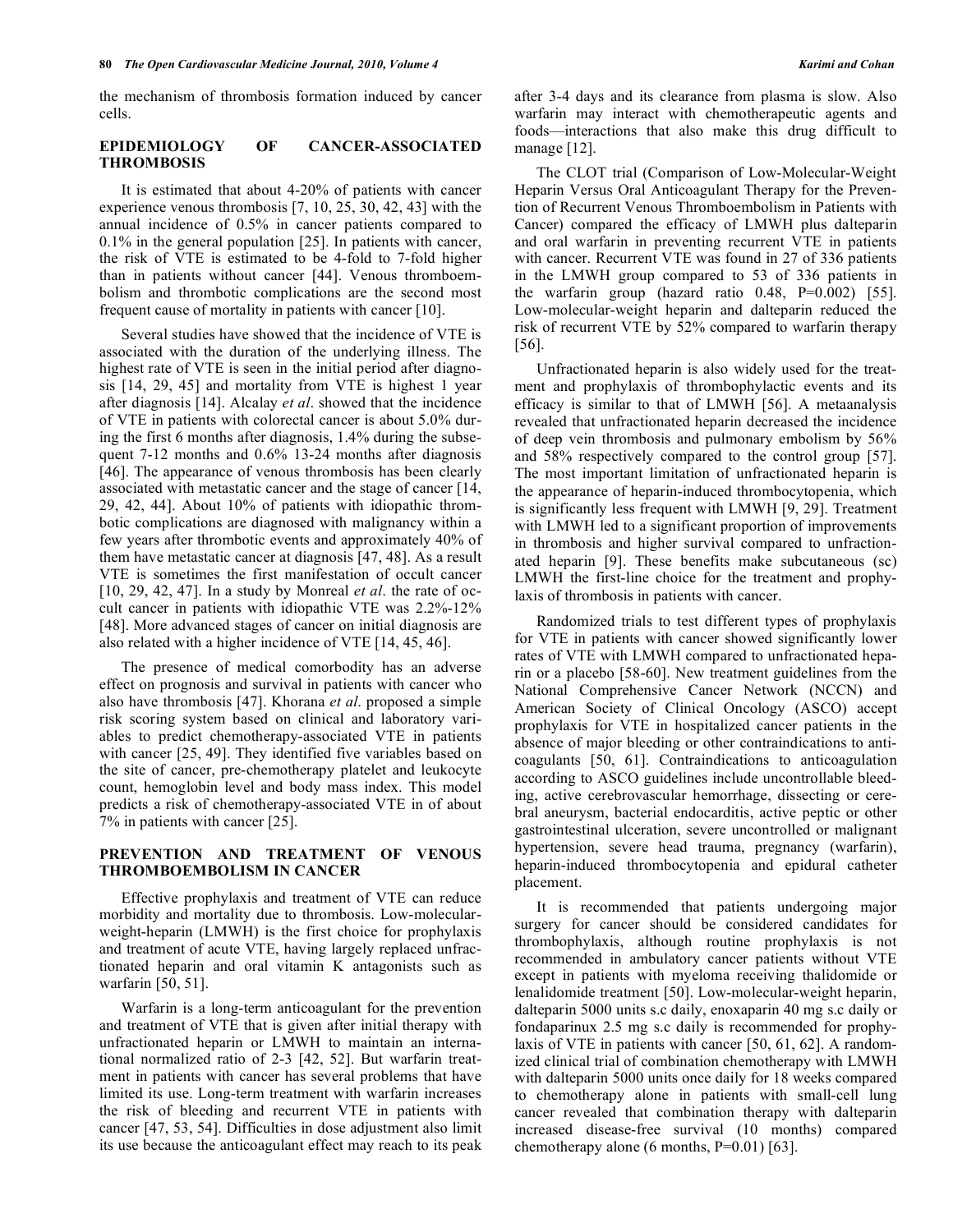#### **CONCLUSIONS**

Venous thromboembolism is a serious complication and the second most frequent cause of death in patients with cancer. The appearance of VTE reduces survival in cancer patients compared to those without VTE and adversely affects quality of life [14]. It is estimated that thrombosis in patients with cancer increases the risk of death 4-fold to 8 fold compared to patients without cancer [47]. Landmark studies showed that anticoagulant therapy and thromboprophylaxis are efficacious and can protect patients from VTE. Based on clinical trial findings, subcutaneous LMWH is the first line therapy for VTE in patients with cancer and has largely replaced unfractionated heparin and vitamin K antagonists. New treatment and prophylaxis guidelines are now available for the management of thrombotic events and these guidelines can decrease complications and morbidity and increase survival and quality of life in patients with cancer.

### **ACKNOWLEDGEMENTS**

We thank Shirin Parand (Hematology Research Center, Shiraz University of Medical Sciences) and K. Shashok (AuthorAID in the Eastern Mediterranean) for improving the use of English in the manuscript.

## **ABBREVIATIONS**

| CP            |     | Cancer procoagulant                |
|---------------|-----|------------------------------------|
| TF            | $=$ | Tissue factor                      |
| TNF- $\alpha$ | $=$ | Tumor necrosis factor- $\alpha$    |
| IL-1 $\beta$  | =   | Interleukin- $1\beta$              |
| <b>VEGF</b>   | $=$ | Vascular endothelial growth factor |
| <b>FVIII</b>  | $=$ | <b>Factor VIII</b>                 |
| vWF           | $=$ | Von Willebrand factor              |
| <b>ADP</b>    | =   | Adenosine diphosphate              |
|               |     |                                    |

#### **REFERENCES**

- [1] Lee AY, Levine MN. Venous thromboembolism and cancer: risks and outcomes. Circulation 2003; 107: I17-21.
- [2] White RH, Chew HK, Zhou H, *et al*. Incidence of venous thromboembolism in the year before the diagnosis of cancer in 528,693 adults. Arch Intern Med 2005; 165: 1782-7.
- [3] Prandoni P, Piccioli A, Girolami A. Cancer and venous thromboembolism: an overview. Haematologica 1999; 84: 437-45.
- [4] Caine GJ, Stonelake PS, Lip GY, Kehoe ST. The hypercoagulable state of malignancy: pathogenesis and current debate. Neoplasia 2002; 4: 465-73.
- [5] Bick RL. Cancer-associated thrombosis. N Engl J Med 2003; 349: 109-11.
- [6] Sato T, Tsujino I, Ikeda D, Ieko M, Nishimura M. Trousseau's syndrome associated with tissue factor produced by pulmonary adenocarcinoma. Thorax 2006; 61: 1009-10.
- [7] Khorana AA, Francis CW, Culakova E, Kuderer NM, Lyman GH. Thromboembolism is a leading cause of death in cancer patients receiving outpatient chemotherapy. J Thromb Haemost 2007; 5: 632- 4.
- [8] Rickles FR, Falanga A. Molecular basis for the relationship between thrombosis and cancer. Thromb Res 2001; 102: V215-24.
- [9] Deitcher SR. Cancer and thrombosis: mechanisms and treatment. J Thromb Thrombolysis 2003; 16: 21-31.
- [10] Haddad TC, Greeno EW. Chemotherapy-induced thrombosis. Thromb Res 2006; 118: 555-68.
- [11] Gomes MP, Deitcher SR. Diagnosis of venous thromboembolic disease in cancer patients. Oncology (Williston Park) 2003; 17: 126-35.
- [12] Falanga A, Zacharski L. Deep vein thrombosis in cancer: the scale of the problem and approaches to management. Ann Oncol 2005; 16: 696-701.
- [13] Pritchard KI, Paterson AH, Paul NA, Zee B, Fine S, Pater J. Increased thromboembolic complications with concurrent tamoxifen and chemotherapy in a randomized trial of adjuvant therapy for women with breast cancer. National Cancer Institute of Canada Clinical Trials Group Breast Cancer Site Group. J Clin Oncol 1996; 14: 2731-7.
- [14] Wun T, White RH. Venous thromboembolism (VTE) in patients with cancer: epidemiology and risk factors. Cancer Invest 2009; 27 (Suppl 1): 63-74.
- [15] Blom JW, Doggen CJ, Osanto S, Rosendaal FR. Malignancies, prothrombotic mutations, and the risk of venous thrombosis. JAMA 2005; 293: 715-22.
- [16] Saphner T, Tormey DC, Gray R. Venous and arterial thrombosis in patients who received adjuvant therapy for breast cancer. J Clin  $\overline{O}$ ncol 1991; 9: 286-94.
- [17] Hurwitz H, Fehrenbacher L, Novotny W, *et al*. Bevacizumab plus irinotecan, fluorouracil, and leucovorin for metastatic colorectal cancer. N Engl J Med 2004; 350: 2335-42.
- [18] Rubbia-Brandt L, Audard V, Sartoretti P, *et al*. Severe hepatic sinusoidal obstruction associated with oxaliplatin-based chemotherapy in patients with metastatic colorectal cancer. Ann Oncol 2004; 15: 460-6.
- [19] Donati MB. Cancer and thrombosis. Haemostasis 1994; 24: 128- 31.
- [20] Prandoni P. Antithrombotic strategies in patients with cancer. Thromb Haemost 1997; 78: 141-4.
- [21] Levitan N, Dowlati A, Remick SC, *et al*. Rates of initial and recurrent thromboembolic disease among patients with malignancy versus those without malignancy. Risk analysis using Medicare claims data. Medicine (Baltimore) 1999; 78: 285-91.
- [22] Heit JA, Silverstein MD, Mohr DN, Petterson TM, O'Fallon WM, Melton LJ 3rd. Risk factors for deep vein thrombosis and pulmonary embolism: a population-based case-control study. Arch Intern Med 2000; 160: 809-15.
- [23] Goldhaber SZ, Tapson VF; DVT FREE Steering Committee. A prospective registry of 5,451 patients with ultrasound-confirmed deep vein thrombosis. Am J Cardiol 2004; 93: 259-62.
- [24] Chasan-Taber L, Stampfer MJ. Epidemiology of oral contraceptives and cardiovascular disease. Ann Intern Med 1998; 128: 467- 77.
- [25] Sud R, Khorana AA. Cancer-associated thrombosis: risk factors, candidate biomarkers and a risk model. Thromb Res 2009; 123 (Suppl 4): S18-21.
- [26] Horowitz N, Brenner B. Thrombophilia and cancer. Pathophysiol Haemost Thromb 2008; 36: 131-6.
- [27] Packard RR, Libby P. Inflammation in atherosclerosis: from vascular biology to biomarker discovery and risk prediction. Clin Chem 2008; 54: 24-38.
- [28] Libby P, Ridker PM, Maseri A. Inflammation and atherosclerosis. Circulation 2002; 105: 1135-43.
- [29] Prandoni P, Falanga A, Piccioli A. Cancer, thrombosis and heparininduced thrombocytopenia. Thromb Res 2007; 120 (Suppl 2): S137-40.
- [30] López JA, Chen J. Pathophysiology of venous thrombosis. Thromb Res 2009; 123 (Suppl 4): S30-4.
- [31] Falanga A, Donati MB. Pathogenesis of thrombosis in patients with malignancy. Int J Hematol 2001; 73: 137-44.
- [32] Zwicker JI. Tissue factor-bearing microparticles and cancer. Semin Thromb Hemost 2008; 34: 195-8.
- [33] Davila M, Amirkhosravi A, Coll E, *et al*. Tissue factor-bearing microparticles derived from tumor cells: impact on coagulation activation. J Thromb Haemost 2008; 6: 1517-24.
- [34] Lee AY. Cancer and thromboembolic disease: pathogenic mechanisms. Cancer Treat Rev 2002; 28: 137-40.
- [35] Rickles FR, Hair GA, Zeff RA, Lee E, Bona RD. Tissue factor expression in human leukocytes and tumor cells. Thromb Haemost 1995; 74: 391-5.
- [36] Grignani G, Maiolo A. Cytokines and hemostasis. Haematologica 2000; 85: 967-72.